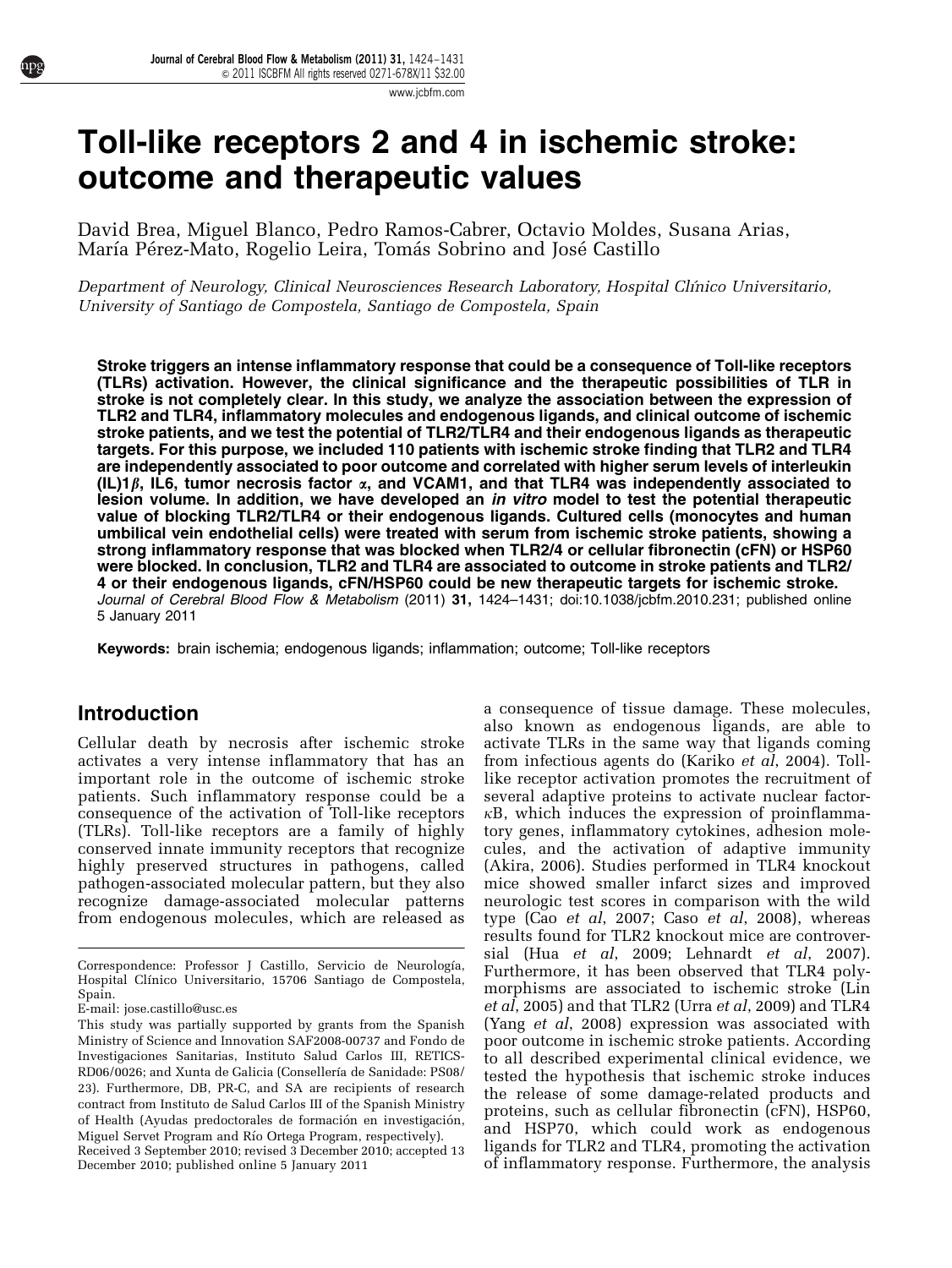of the TLR2 and 4 expressions on peripheral blood cells could be a useful marker for stroke outcome. Finally, we postulate that ligands present in serum from ischemic stroke patients may interact with cells of the immune and/or vascular system, contributing to the increase of inflammatory response; the blockade of ligands and/or TLRs could be an effective strategy to reduce such inflammatory response.

# Patients and methods

## Study Population and Patients Characteristics

Between February and August 2009, 146 patients with ischemic stroke, with < 12 hours of evolution, and previously independents for their daily living activities, were prospectively evaluated to be included in this study. Patients had been admitted to the University Hospital of Santiago de Compostela. Patients with chronic inflammatory diseases  $(n=5)$ , severe hepatic  $(n=2)$  or renal  $(n=3)$ diseases, hematological diseases  $(n=3)$ , cancer  $(n=4)$ , and infectious disease  $(n=5)$  or antiinflammatory treatment  $(n=6)$  in the 15 days before inclusion were excluded. Furthermore, five patients did not accept their participation in the study and three patients were lost during follow-up, ending up with a total of 110 patients (male, 58.2%; mean age,  $74.6 \pm 9.8$  years). Seventeen patients showed fever (temperature  $>37.5^{\circ}$ C) during hospitalization, but infectious focus was only found in 11 of them. This complication appeared at 52 hours in one patient, between days 3 and 7 in three patients, and between days 7 and 9 in 7 patients. We have also included 10 healthy controls (male 60%; mean age  $73.4 \pm 15.7$  years) with the same exclusion criteria.

The experimental protocol was approved by the ethics committee from the Universitary Clinical Hospital of Santiago de Compostela. Furthermore, informed consent was given by patients or their relatives.

## Clinical Variables

All patients were admitted in the acute stroke unit and treated by the same stroke team according to the Guidelines of the Cerebrovascular Diseases Study Group of the Spanish Society of Neurology (Comité ad hoc [del Grupo](#page-7-0) [de Estudio de Enfermedades Cerebrovasculares de la SEN.](#page-7-0) Guía para el diagnóstico y tratamiento del ictus. Prous [Science, 2004](#page-7-0)). Medical history accounting for potential vascular risk factors was recorded, and blood and coagulation tests, 12-lead electrocardiography, chest radiography, and carotid ultrasonography were performed at admission. Stroke onset was considered the time from the onset of symptoms (or the last time that patient was seen asymptomatic, when stroke was noticed at awakening), to the moment that the patient was included in the study. Stroke subtype was classified according to Trial of Org 10172 in Acute Stroke Treatment (TOAST) classification ([Adams](#page-7-0) et al, 1993). To evaluate neurologic deficit, the National Institutes of Health Stroke Scale (NIHSS) was performed on admission, at 24 hours, 72 hours, 7 days, and 3 months. Modified Rankin Scale (mRS) was determined at

3 months on a routine visit of patients to the hospital. Rankin score of 0 and 1 indicates patients with independence for their daily activities; 3, 4, and 5 indicates patients with dependence for the daily activities; and a score of 6 identifies death patients. NIHSS and mRS were evaluated by internationally certified neurologists.

#### Neuroimaging Studies

Computed tomography (CT) scans were performed on admission and between days 4 and 7 of hospitalization. Early CT signs of infarction were evaluated on admission, and infarct volume was assessed at the second CT scan. Infarct volume was calculated on the CT image by using the formula  $0.5 \times a \times b \times c$  (where a and b are the two major perpendicular axes of an oval that covers the lesion, and c is the number of 10 mm slices containing infarct) ([Sims](#page-7-0) et al[, 2009](#page-7-0)).

All CT scans were evaluated by neuroradiologists blinded to clinical and biochemical data.

#### Clinical Outcome Variables

The primary end point was defined as good functional outcome  $(mRS \leq 2)$  at 3 months. Infarct volume and association between TLR expression and inflammatory response were considered as secondary variables.

#### Toll-Like Receptors 2 and 4 Expression Analysis

Toll-like receptors 2 and 4 expression analyses were performed by flow cytometry in blood samples collected in EDTA-anticoagulated tubes withdrawn from patients on admission and at 24 hours, 72 hours, and 7 days and from healthy controls subjects in only one extraction.

For the expression analysis of TLR2 and TLR4, monocytes, lymphocytes, and neutrophils were separated by their forward and side scattering signal characteristics on flow cytometry. APC-TLR2 antibody (BD Biosciences, NJ, USA) and biotin-TLR4 antibody (BD Biosciences) together with streptavidin-PE (BD Biosciences) were used to quantify TLR expression. Samples were analyzed on a FACSAria flow cytometer (BD Biosciences). Mean expression of TLR2 and TLR4 on monocytes was analyzed.

#### In Vitro Experiments With Monocytes and Human Umbilical Vein Endothelial Cells

Monocytes were isolated by fluorescent-assisted cell sorting, using CD14-FITC antibody (BD Biosciences) as specific monocyte marker. Cells were incubated for 24 hours at 37°C, 97% humidity and 5%  $CO<sub>2</sub>$  in RPMI1640 medium, supplemented with 10% calf fetal serum, 2 mmol/L glutamine, and 100 U/mL penicillin (all from Invitrogen). Human umbilical vein endothelial cells (HUVECs) were acquired from PromoCell (PromoCell, Heidelberg, Germany) and cultured according to the manufacturer's instructions.

Monocytes and HUVECs were cultured with their corresponding medium and with or without a mix of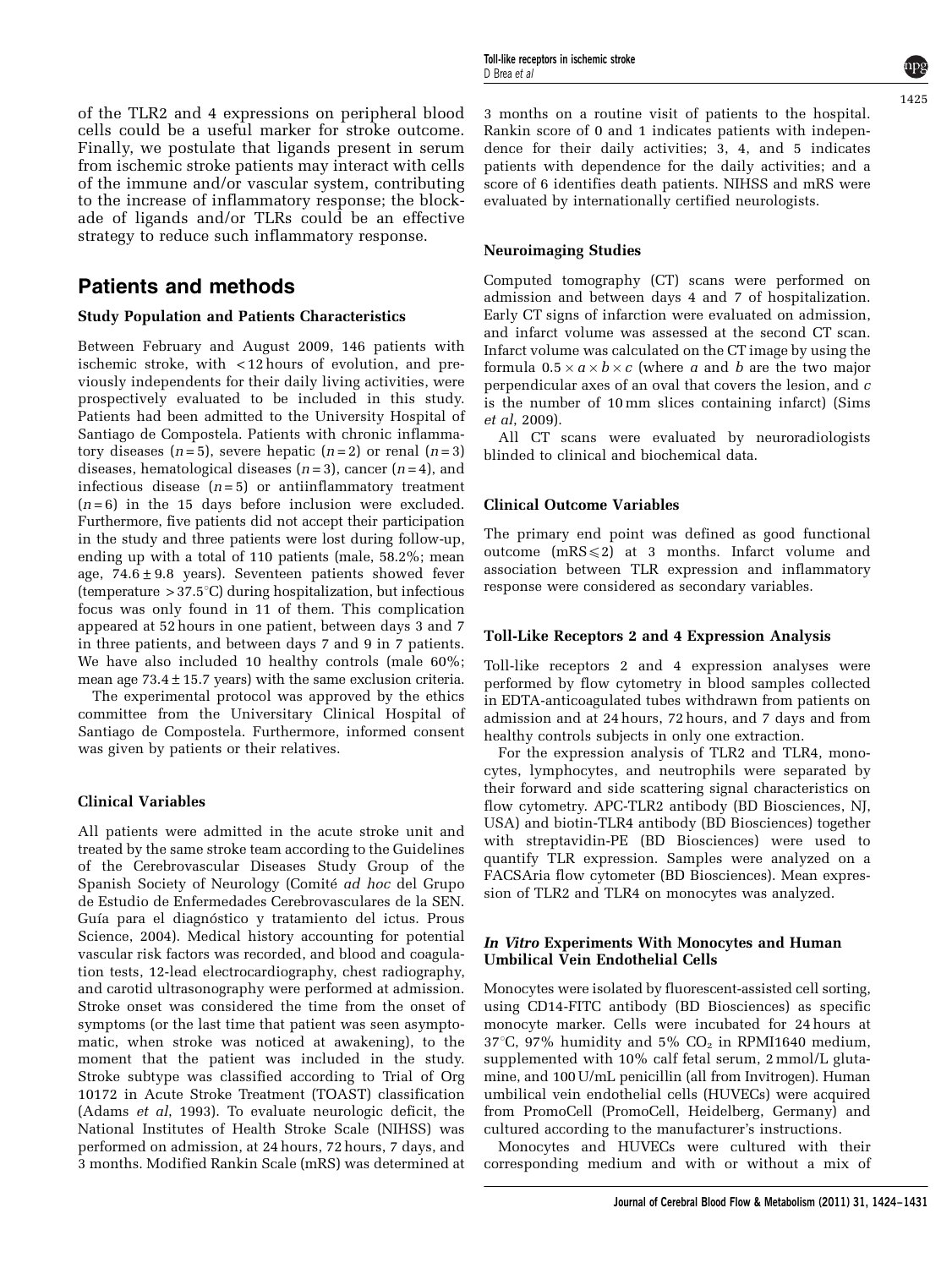Toll-like receptors in ischemic stroke D Brea et al

culture medium and serum from ischemic stroke patients (dilution 3:1). Used serum was a pool from all patients included in the study. As a control, we used a mixture of culture medium and a pool of serum from the healthy control subjects (dilution 1:3). Treatments were performed during 18 hours at 37 $\degree$ C, 97% humidity, and 5% CO<sub>2</sub>. The supernatant was collected for further analysis of inflammatory molecules. For TLR2 and TLR4 blocking experiments, TLR2 and/or TLR4 neutralizing antibodies (concentration  $10 \mu g/mL$ ; Abcam, Cambridge, UK) were added to cultured cells during 1 hour prior serum treatment. To block endogenous ligands, serum was incubated during 1 hour at 37°C with antibodies anti-HSP60 (dilution 1:80; Stressgen, San Diego, CA, USA), anti-HSP70 (dilution 1:80; Stressgen), anti-cFN (dilution 1:20; Sigma-Aldrich, St Louis, MO, USA), and the mix of the three antibodies, previously adding serum to cultured cells. Finally, supernatants from monocytes were used to analyze interleukin 6 (IL6) and tumor necrosis factor  $\alpha$  (TNF $\alpha$ ) and supernatants from HUVECs were used to analyze IL6, von Willebrand Factor (vWF), and E-selectin.

#### Molecular Variables Analysis

Blood samples, withdrawn from patients on admission and at 24 hours, 72 hours, and 7 days were collected in chemistry test tubes, centrifuged at 3,000 g for 15 minutes, and immediately frozen and stored at  $-80^{\circ}$ C.

Serum levels of cFN (BioHit, Helsinki, Finland), HSP60 and HSP70 (Assay Designs, Ann Arbor, MI, USA), Intercellular Cell Adhesion Molecule 1 (ICAM1) (Bender Medsystem, Viena, Austria), Vascular Cell Adhesion Molecule 1 (VCAM1) (R&D, Minneapolis, MN, USA), matrix metalloproteinases 9 (R&D), vWF (American Diagnostica, Stamford, CT, USA), and E-selectin (R&D) were measured by using ELISA kits, and IL6, TNF $\alpha$ , and IL1 $\beta$  were evaluated by an immunodiagnostic robot IMMULITE 1000 System (Diagnostic Products Corporation, CA, USA), following the manufacturer's instructions.

#### Statistical Analysis

Results are expressed as percentage, for categorical variables, and as mean (s.d.) or median (quartiles) for continuous variables, depending on whether they were normally distributed or not. Proportions were compared using the  $\chi^2$  test. To compare continuous variables between groups, a Student's t-test was used for variables normally distributed and a Mann–Whitney test for not normally distributed variables. Spearman or Pearson analysis was used for bivariate correlations.

The influence of TLRs on functional outcome was assessed by logistic regression analysis, and the influence of TLRs on lesion volumes was assessed by multiple lineal regression analysis. Regression analyses were performed after adjusting for the main baseline variables, related to outcome or lesion volume, in the univariate analyses (enter approach and probability of entry  $P < 0.05$ ). Results were expressed as adjusted odds ratios (ORs) with the corresponding 95% confidence intervals (95% CIs). The statistical analysis was performed using SPSS software v16.0.

#### Clinical Study

Primary outcome: relationship between Toll-like receptor expression and outcome: Table 1 shows the main characteristics of patients grouped by functional outcome. Sixty-two patients (56.4%) showed poor functional outcome (defined as mRS > 2) at 3 months. Atrial fibrillation was significantly more frequent in patients with poor functional outcome who also showed higher glucose and C Reactive Protein (CRP) levels, as well as more neurologic deficit on admission and larger lesion volumes between days 4 and 7.

Toll-like receptor expression in the different score groups of mRS is shown in [Figure 1](#page-3-0) and TLR expression at different time points by functional outcome is shown in [Table 2.](#page-3-0) No differences were found in TLR2 and TLR4 expression on admission

Table 1 Baseline clinical characteristics, vascular risk factors, stroke subtype, biochemical parameters, and neuroimaging findings in patients with good and poor outcome

|                                       | Good<br>outcome<br>$(n = 48)$ | Poor<br>outcome<br>$(n = 62)$ | P              |
|---------------------------------------|-------------------------------|-------------------------------|----------------|
| Age, years                            | $71.9 \pm 8.9$                | 72.9±10.9                     | 0.428          |
| Male, %                               | 66.7                          | 51.6                          | 0.082          |
| Onset-to-treatment time,              | $4.2 \pm 2.3$                 | $4.4 \pm 2.6$                 | 0.268          |
| hours                                 |                               |                               |                |
| History of hypertension, %            | 62.5                          | 61.3                          | 0.528          |
| History of diabetes, %                | 25.0                          | 12.9                          | 0.084          |
| Smoking habit, %                      | 22.9                          | 24.2                          | 0.530          |
| Previous alcohol                      | 8.3                           | 9.7                           | 0.541          |
| consumption, %                        |                               |                               |                |
| Dyslipemia, %                         | 50.0                          | 41.9                          | 0.258<br>0.348 |
| History of ischemic<br>cardiopathy, % | 20.8                          | 16.1                          |                |
| Atrial fibrillation, %                | 12.5                          | 29.0                          | 0.030          |
| Previous stroke, %                    | 8.3                           | 16.1                          | 0.177          |
| Diastolic blood pressure,             | $83.2 \pm 17.5$               | $79.5 \pm 15.6$               | 0.644          |
| mm Hg                                 |                               |                               |                |
| Body temperature, °C                  | $36.3 \pm 0.4$                | $36.4 \pm 0.4$                | 0.871          |
| Glucose levels, mg/dL                 | $125.6 \pm 29.0$              | $136.4 \pm 45.7$              | 0.036          |
| Leukocytes, $\times 10^3/\text{mL}$   | $8.3 \pm 2.0$                 | $9.3 \pm 3.7$                 | 0.322          |
| Platelets, $\times 10^3$ /mL          | $233.7 \pm 45.9$              | $229.1 \pm 65.2$              | 0.545          |
| Fibrinogen, mg/dL                     | $459.6 \pm 88.8$              | $486.6 \pm 108.1$             | 0.505          |
| CRP, mg/dL                            | $2.6 \pm 1.5$                 | $4.4 \pm 2.9$                 | < 0.0001       |
| Statin treatment, %                   | 45.8                          | 35.5                          | 0.183          |
| Antiplatelet treatment, %             | 41.7                          | 32.3                          | 0.207          |
| Anticoagulant treatment, %            | 0                             | 6.5                           | 0.097          |
| tPA treatment, %                      | 27.1                          | 22.6                          | 0.373          |
| <b>TOAST</b>                          |                               |                               | 0.082          |
| Atherothrombotic, %                   | 7.0                           | 4.5                           |                |
| Cardioembolic, %                      | 32.6                          | 50.7                          |                |
| Lacunar, %                            | 14.0                          | 3.0                           |                |
| Undetermined, %                       | 46.5                          | 38.8                          |                |
| NIHSS on admission                    | 3(2, 8)                       | 13 (11, 16)                   | < 0.0001       |
| Lesion volume, cm <sup>3</sup>        | $8.0 \pm 8.2$                 | $70.4 \pm 52.7$               | < 0.0001       |

CRP, C Reactive Protein; NIHSS, National Institutes of Health Stroke Scale; TOAST, Trial of Org 10172 in Acute Stroke Treatment; tPA, tissue Plasminogen Activator.

1426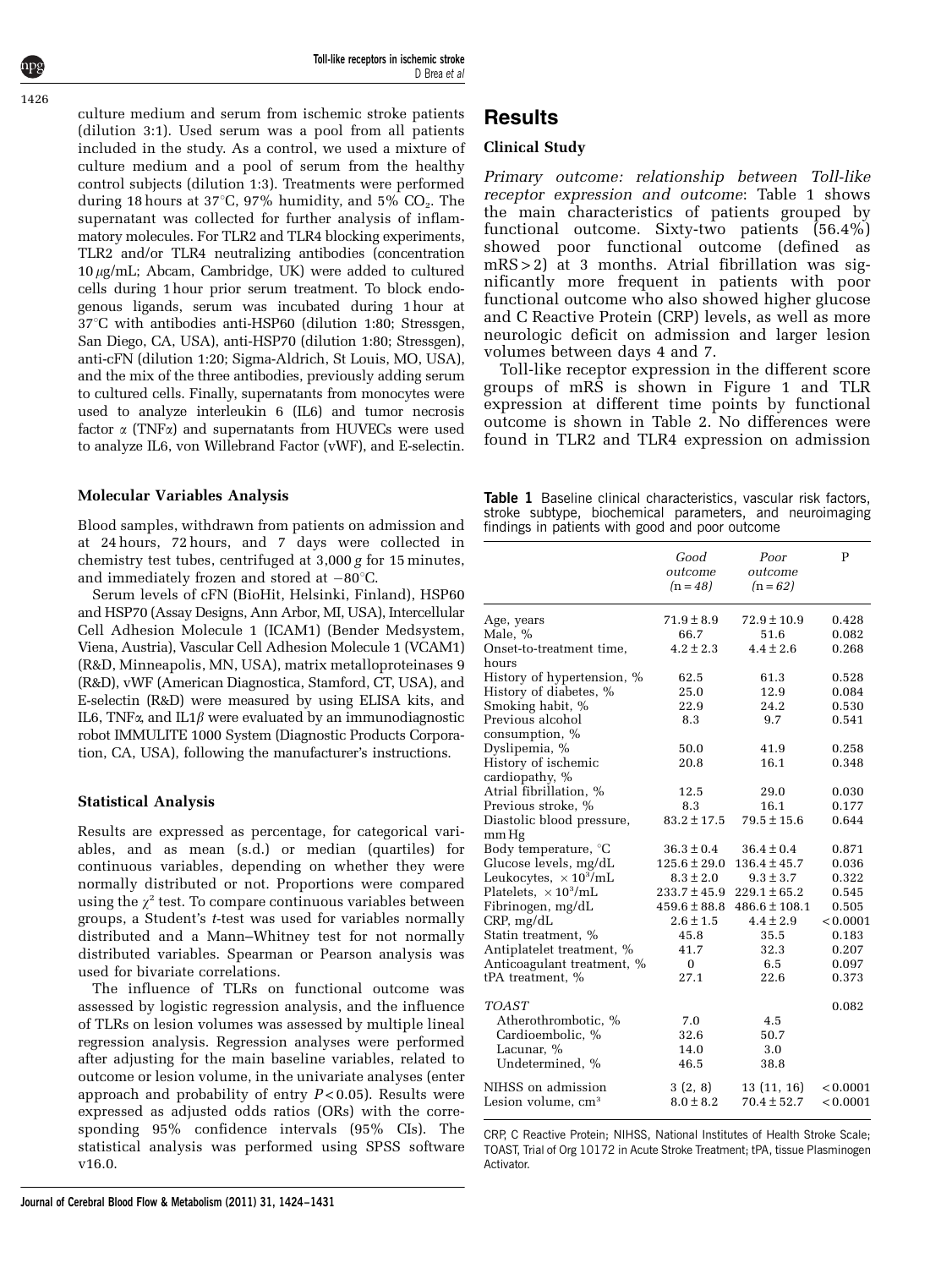<span id="page-3-0"></span>between patients with good and poor outcome. However, TLR2 and TLR4 expression at 24 hours, 72 hours, and day 7 was significantly higher in patients with poor outcome (Table 2).

In the logistic regression analysis, TLR2 expression at 24 hours (OR, 2.9; 95% CI, 1.6 to 5.3), 72 hours (OR, 8.7; 95% CI, 3.0 to 25.6), and 7 days (OR, 13.9;



Figure 1 TLR2 (A) and TLR4 (B) expression by the score of the Rankin scale evaluated at 3 months. CI, confidence interval; mRs, Modified Rankin Scale; TLR, Toll-like receptor.

95% CI, 2.8 to 69.0), and TLR4 expression at 24 hours (OR, 21.0; 95% CI, 2.5 to 137.9), 72 hours (OR, 63.2; 95% CI, 1.0 to 718.2), and 7 days (OR, 408.0; 95% CI, 16.6 to 1,046.5) were independently associated with poor outcome after adjustment for atrial fibrillation, glucose and CRP levels, baseline stroke severity, and infarct volume.

Secondary outcome: relationship between Toll-like receptor expression and infarct volume: Infarct volume was associated with history of diabetes  $(r=0.227, P=0.023)$ , history of atrial fibrillation  $(r=0.208, P=0.038)$ , CRP levels on admission  $(r=$ 0.393,  $P < 0.0001$ ), and NIHSS on admission  $(r = 0.560, P < 0.0001).$ 

In the multivariate analysis, TLR4 expression at 72 hours (B, 41.9; 95% CI, 28.1 to 55.6) and at day 7 (B, 45.0; 95% CI, 25.5 to 64.6) was independently associated with infarct volume after adjustment by history of diabetes and atrial fibrillation, CRP levels, and baseline stroke severity.

Relationship between the expression of Toll-like receptors 2 and 4 and levels of endogenous ligands cellular fibronectin, HSP60, and HSP70: Cellular fibronectin levels on admission were positively correlated with the mean expression of TLR2 on monocytes at 24 hours, 72 hours, and 7 days, but not on admission. In the multivariate analysis, only the mean expression of TLR2 on monocytes at 24 hours was independently associated with cFN levels on admission (OR, 3.8; 95% CI, 1.2 to 11.6). On the other hand, no correlation was found between cFN levels on admission and the mean expression of TLR4 on monocytes.

No significant correlations were found between HSP60 levels on admission and TLR2 and TLR4 expression on admission, 24 hours, 72 hours, or 7 days.

HSP70 levels on admission were positively correlated with the mean expression of TLR2 on monocytes at 24 hours, 72 hours, and 7 days. However, none of such correlations kept their independence when adjusted models were applied in the multivariate analysis. Likewise, HSP70 levels were

Table 2 Comparative analysis of TLR2 and TLR4 mean expressions on monocytes between patients with good and poor outcome and TLR2 and TLR4 mean expression on monocytes of healthy control subjects

|                                                 | Good outcome          | Poor outcome          | P        | Healthy subjects    |
|-------------------------------------------------|-----------------------|-----------------------|----------|---------------------|
| TLR2 expression on monocytes on admission (AFU) | $4.824.4 \pm 1.913.2$ | $5.105.2 \pm 1.649.5$ | 0.075    | $2.472.2 \pm 413.9$ |
| TLR2 expression on monocytes at 24 hours (AFU)  | $4.644.5 \pm 1.508.9$ | $5,486.8 \pm 1,398.1$ | 0.025    |                     |
| TLR2 expression on monocytes at 72 hours (AFU)  | $3.969.2 \pm 1.276.2$ | $6.280.5 \pm 1.356.1$ | < 0.0001 |                     |
| TLR2 expression on monocytes at day 7 (AFU)     | $3.880.4 \pm 1.386.4$ | $5.764.8 \pm 1.360.8$ | < 0.0001 |                     |
| TLR4 expression on monocytes on admission (AFU) | $1.334.5 \pm 296.6$   | $1.389.2 \pm 355.0$   | 0.516    | $722.6 \pm 674.0$   |
| TLR4 expression on monocytes at 24 hours (AFU)  | $1.279.5 \pm 221.6$   | $1.498.9 \pm 409.3$   | 0.033    |                     |
| TLR4 expression on monocytes at 72 hours (AFU)  | $1.364.1 \pm 459.6$   | $2.024.5 \pm 605.9$   | < 0.0001 |                     |
| TLR4 expression on monocytes at day 7 (AFU)     | $1.224.6 \pm 388.5$   | $1.761.5 \pm 299.8$   | < 0.0001 |                     |

AFU, arbitrary fluorescent units; TLR, Toll-like receptor.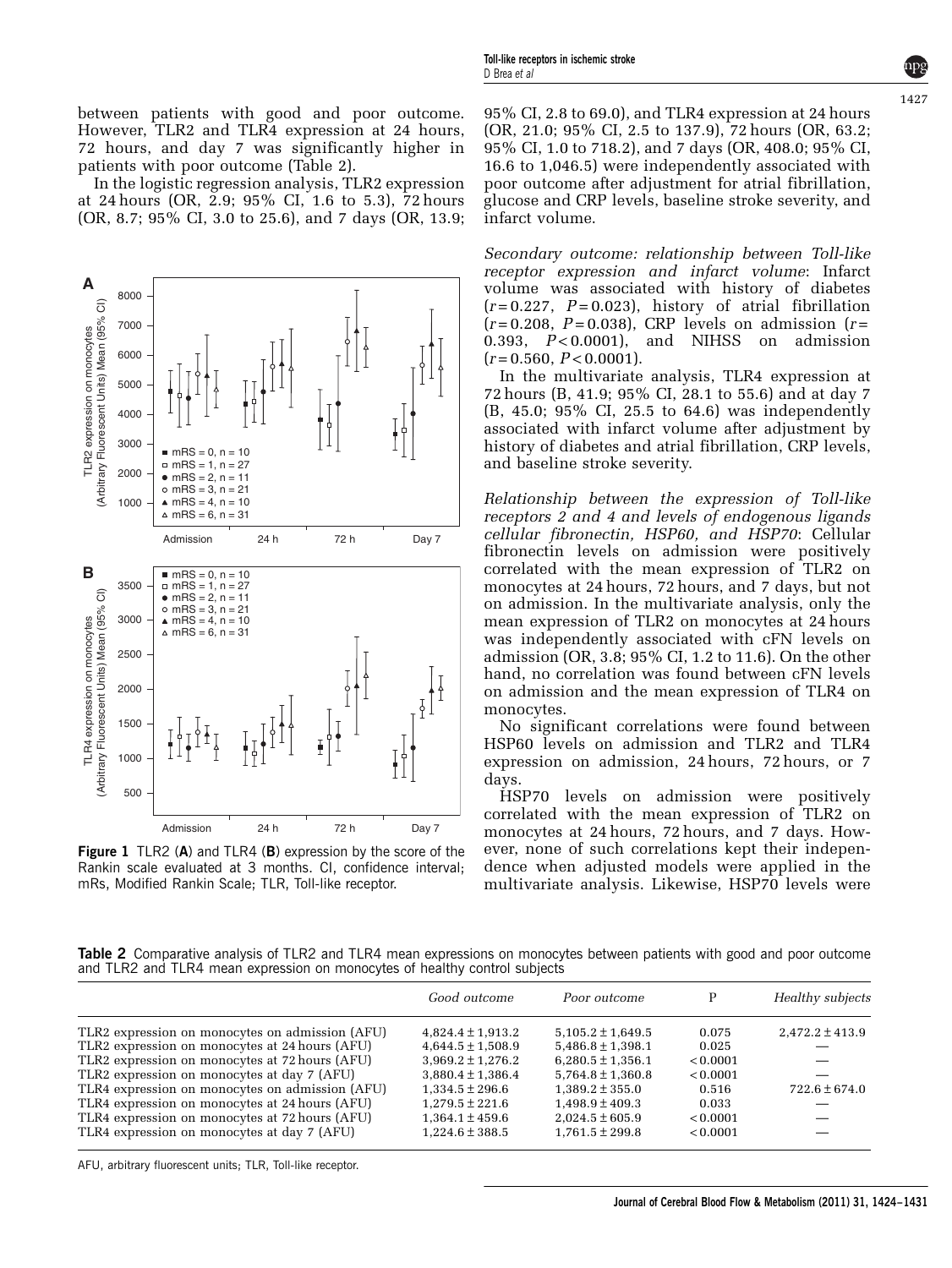also associated with TLR4 expression on monocytes at 72 hours and at 7 days, but their independence was lost when adjusted models were applied in the multivariate analysis.

Relationship between the expression of Toll-like receptors 2 and 4 and the levels of inflammatory markers: Toll-like receptors 2 and 4 expression at baseline is correlated with IL1 $\beta$ , TNF $\alpha$ , IL6, and VCAM1 levels at 24 hours, 72 hours, and 7 days, but not on admission. Furthermore, correlations were found between TLR4 at baseline and ICAM1 at the same time points. However, no correlation was observed between TLRs and matrix metalloproteinases 9 (Figure 2).

inflammatory markers showed higher expression in the supernatants of cells treated with serum from ischemic stroke patients  $(P<0.0001)$  (Figure 3A). When cells were treated with antibodies against TLR2, TLR4, cFN, HSP60, or HSP70 without human serum, no significant effect was observed in the inflammatory markers analyzed. When cells were pretreated with neutralizing antibodies anti-TLR2 and/or TLR4, inflammatory marker levels were significantly lower (Figure 3C). Furthermore, when serum was pretreated with antibodies against potential endogenous ligands, such as cFN and HSP60, levels of inflammatory markers were significantly decreased (Figure 3D). However, HSP70 blockade did not show any effect in the reduction of inflammatory response.

## In Vitro Study

Serum obtained from patients with ischemic stroke on admission was added to cultured monocytes and HUVECs, using regular medium and serum from healthy subjects as negative control. All analyzed

## **Discussion**

This is, to the best of our knowledge, the first prospective study that has evaluated the role of TLR2 and 4, together with their potential endogenous



Figure 2 Graphic representations of Pearson coefficients between the expression of TLR2 and 4 on admission ( $n = 110$  patients), and levels of inflammatory (interleukin (IL)1 $\beta$ , tumor necrosis factor  $\alpha$  (TNF $\alpha$ ), IL6, and matrix metalloproteinases 9 (MMP9)) and adhesion molecules (VCAM1 and ICAM1) at baseline, 24 hours, 72 hours, and 7 days. Gray-shadowed points represent coefficients that were not statistically significant. Hollowed points represent statistically significant coefficients. ICAM1, Intercellular Cell Adhesion Molecule 1; TLR, Toll-like receptor; VCAM1, Vascular Cell Adhesion Molecule 1.

Figure 3 Graphical representation of levels of inflammatory markers in the supernatant of monocytes (left graphic) and human umbilical vein endothelial cells (HUVECs) (right graphic) cultured during 18 hours. (A) With culture medium (left bars labeled as 'only medium'), with culture medium plus serum from healthy control subjects (bars on the center of the chart, labeled as 'negative control') and with culture medium plus serum from ischemic patients (bars on the right of the chart, labeled as 'positive control'); (B) with culture medium without any treatment (only medium), with culture medium with anti-TLR2 (medium + anti-TLR2), with culture medium with anti-TLR4 (medium + anti-TLR4), with culture medium with anti-cFN (medium + anti-cFN), with culture medium with anti-HSP60 (medium  $+$  anti-HSP60), and with culture medium with anti-HSP70 (medium  $+$  anti-HSP70); (C) with culture medium without pretreatment (positive control), and previously treated with anti-TLR2 (TLR2 blockade) anti-TLR4 (TLR4 blockade) and anti-TLR2 and 4 (TLR2/4 blockade); (D) with culture medium and serum from patients (positive control) and culture medium and serum from patients treated to block cFN blockade), HSP60 (HSP60 blockade), HSP70 (HSP70 blockade) and the three ligands at once (three ligands blockade) (\* $P < 0.01$ ). cFN, cellular fibronectin; IL, interleukin; TLR, Toll-like receptor; TNF, tumor necrosis factor.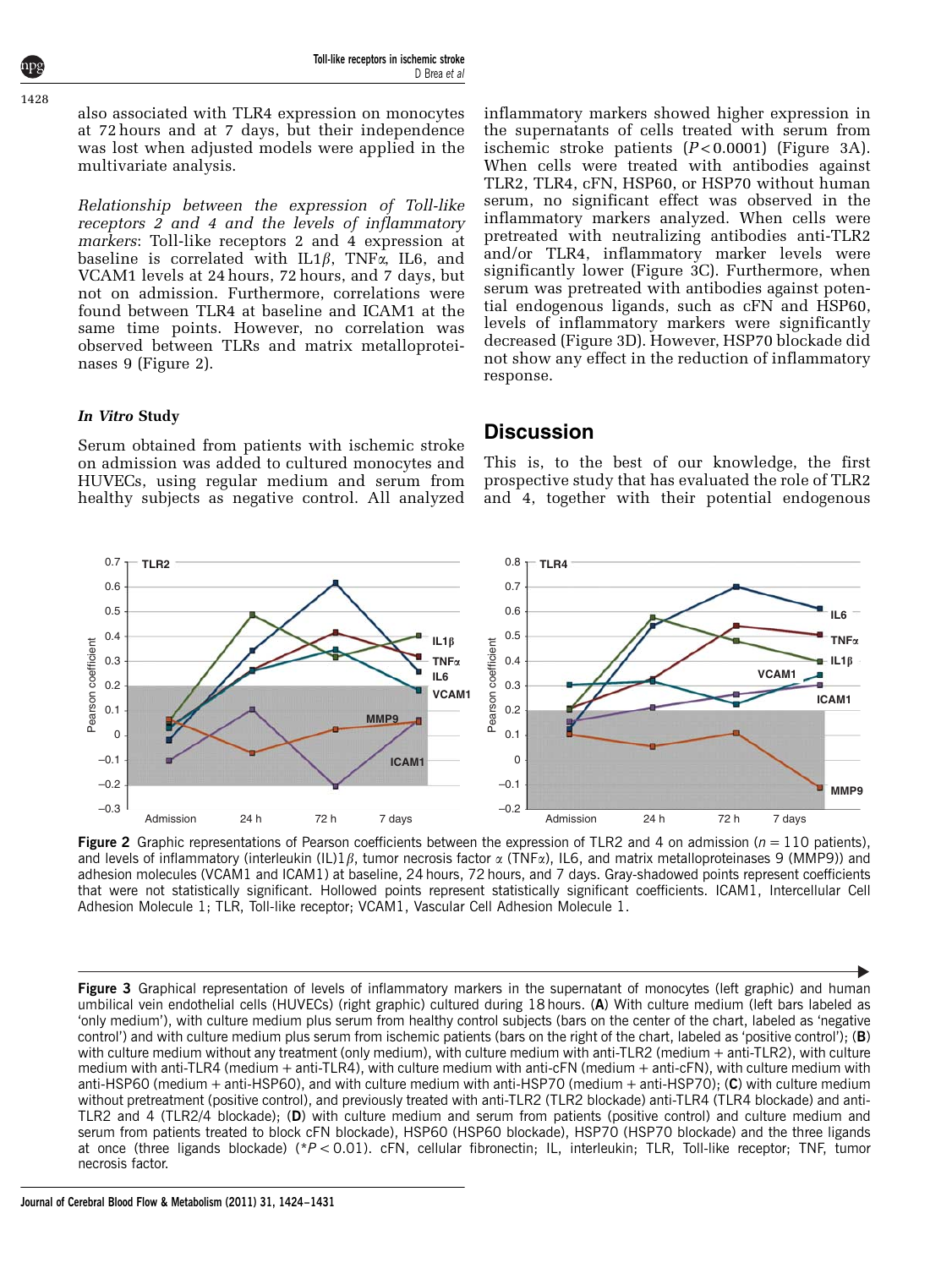ligands (cFN, HSP60, and HSP70) and the inflammatory molecules that are expressed as a consequence of their activation in acute ischemic stroke. Remarkably, higher expression of TLR2 and TLR4 was associated with poor functional outcome in ischemic stroke patients. These results are in line with those obtained by Urra et al [\(2009\)](#page-7-0) and [Yang](#page-7-0) et al [\(2008\)](#page-7-0), who found that TLR4 expression is



Journal of Cerebral Blood Flow & Metabolism (2011) 31, 1424–1431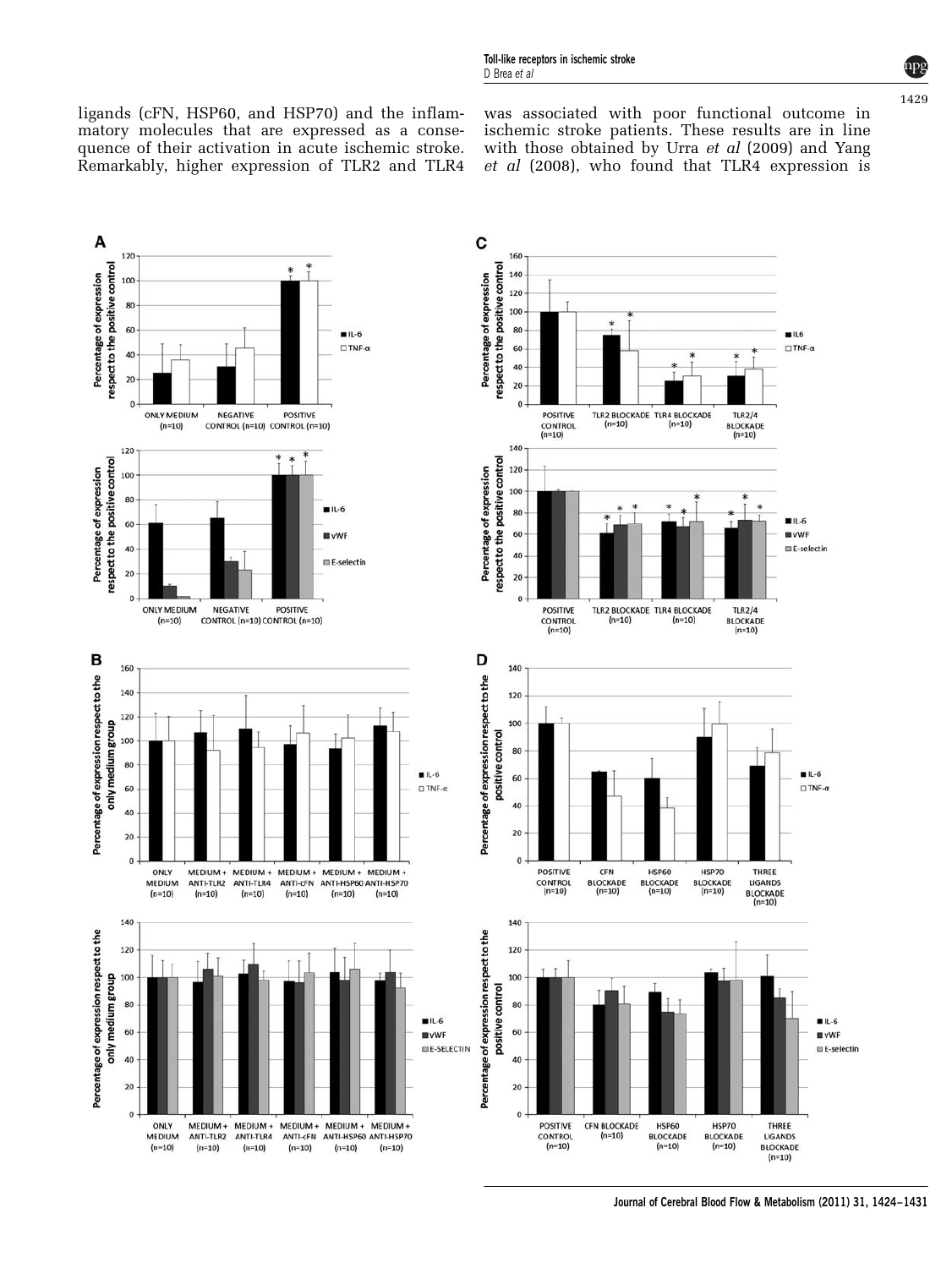independently associated with functional outcome and stroke severity, respectively. In our study, we additionally found that TLR4 expression is associated with infarct volume too. On the other hand, we have analyzed the role of cFN, HSP60, and HSP70 as potential endogenous ligands for TLR2 and 4. In this regard, we found an independent association between cFN levels on admission and TLR2 expression on monocytes at 24 hours. In addition, the correlation between TLR2 and 4 expression and the levels of inflammatory and cell adhesion molecules at different time points during acute phase of stroke was analyzed. Toll-like receptors 2 and 4 expression on admission was found to be correlated with  $IL1\beta$ , IL6, TNFa, and VCAM1 levels at 24 hours, 72 hours, and 7 days. Furthermore, TLR4 is also associated to ICAM1. The fact that we have found an association between TLRs on admission and inflammatory molecules at 24 hours, 72 hours, and 7 days, but not on admission, seems to indicate that TLR2 and 4 could be involved in the activation of the inflammatory response during the acute phase of ischemic stroke. Finally, we have also conducted an in vitro study to investigate the role of molecules present in serum of ischemic stroke patients, such as cFN, HSP60, and HSP70 on the activation of TLR2 and 4. Additionally, we have tested whether the blockade of TLRs or endogenous ligands could be a therapeutic antiinflammatory approach for cerebral ischemia. We have demonstrated that serum from patients with ischemic stroke induces a powerful inflammatory response in cultured cells such as monocytes and endothelial cells. We analyzed several inflammatory markers that have been previously reported as markers for the activation of endothelial cells and monocytes (Damas et al[, 2006; Fischer](#page-7-0) et al, 2009; [Kamgang](#page-7-0) et al[, 2008](#page-7-0); [Kikkert](#page-7-0) et al, 2008). As mentioned previously, treatment of cultured cells with serum from ischemic stroke patients induced an increase on the expression of inflammatory markers that was reduced when cells were pretreated with neutralizing antibodies against TLR2 and/or TLR4. Furthermore, when serum from patients was treated with antibodies against HSP60 or cFN before being added to cultures of monocytes and HUVECs, similar reduction in inflammatory markers was observed. However, when serum was treated with antibodies against HSP70, such reduction on inflammation was not observed. These results suggest that HSP60 and cFN, but not HSP70, present in the serum from ischemic patients, could act as endogenous ligands for TLR2 and/or TLR4 activation. Together with the results from the clinical study, we have to highlight that correlations between cFN and TLR expression were found, and cFN showed its potential as endogenous ligand in the in vitro study. However, no positive correlation between HSP60 and TLRs was found in the clinical study although it shows its potential as endogenous ligand in the in vitro study. This fact indicates that cFN and HSP60 activate TLRdependent inflammatory response. However, only

cFN influences the expression of TLRs. We do not know if this effect is mediated by the engagement of cFN to the TLR or by other receptors.

Analyzing our in vitro results, we could postulate that serum from ischemic stroke patients contains endogenous ligands, which facilitate the activation of TLR pathways. This activation occurs in peripheral tissues, as we have tested cells from the immune (monocytes) and the vascular systems (HUVECs)), contributing to increase the inflammatory response and contributing to the outcome of patients. Contribution of peripheral inflammation in outcome of patients is justified by the fact that peripheral inflammatory response precedes brain inflammation after experimental stroke [\(Chapman](#page-7-0) et al, 2009) and that leukocytes are activated in the peripheral immune compartment, before they access to the brain (Offner et al[, 2006\)](#page-7-0). We reasoned that stroke induces the activation of peripheral inflammatory response, activating TLRs on peripheral leukocytes, before their entry to the brain, and that these activated leukocytes influence stroke outcome directly. In this way, peripheral inflammatory activation can influence stroke outcome.

The role of cFN and HSP60 as potential endogenous ligands of TLRs ([Lasarte](#page-7-0) et al, 2007) and its relationship to other diseases has been previously described (Goos et al[, 2007](#page-7-0); Methe et al[, 2005\)](#page-7-0). However, these studies were conducted using recombinant proteins ([Lasarte](#page-7-0) et al, 2007) or selected serum (Yang et al[, 2008\)](#page-7-0), instead of a pool of serum from ischemic stroke patients. Besides, they have used transformed cells instead of cells from human origin.

In our study, there was a baseline difference in the stroke severity (NIHSS) between the poor-outcome  $[13(11,16)]$  versus the good–outcome group  $[3(2,8)]$ . This finding is not surprising and it is in agreement with previous studies that have found association between NIHSS and outcome of patients at 3 months [\(Adams](#page-7-0) et al, 1999). As NIHSS is strongly correlated with outcome, we included it in the logistic analysis and such differences did not hamper the finding of TLR2 and TLR4 as prognostic factors.

We are aware that this study presents some limitations. In the first place, the size of the sample is limited. Second, patients were excluded when they showed any infection within 15 days before admission, while they were not excluded if infections developed during the acute phase. This fact may have some impact in the final results; however, only four patients showed infection during the time that samples were acquired. For this reason, we consider that infections do not influence our results; nevertheless, it is not possible to completely rule out that the presence of subclinical infections could be influencing our results.

In conclusion, TLR2 and TLR4 expression is associated with poor outcome and higher inflammatory response in acute ischemic stroke. Besides, TLRs and/or endogenous ligands, such as cFN or HSP60, could be therapeutic antiinflammatory targets.